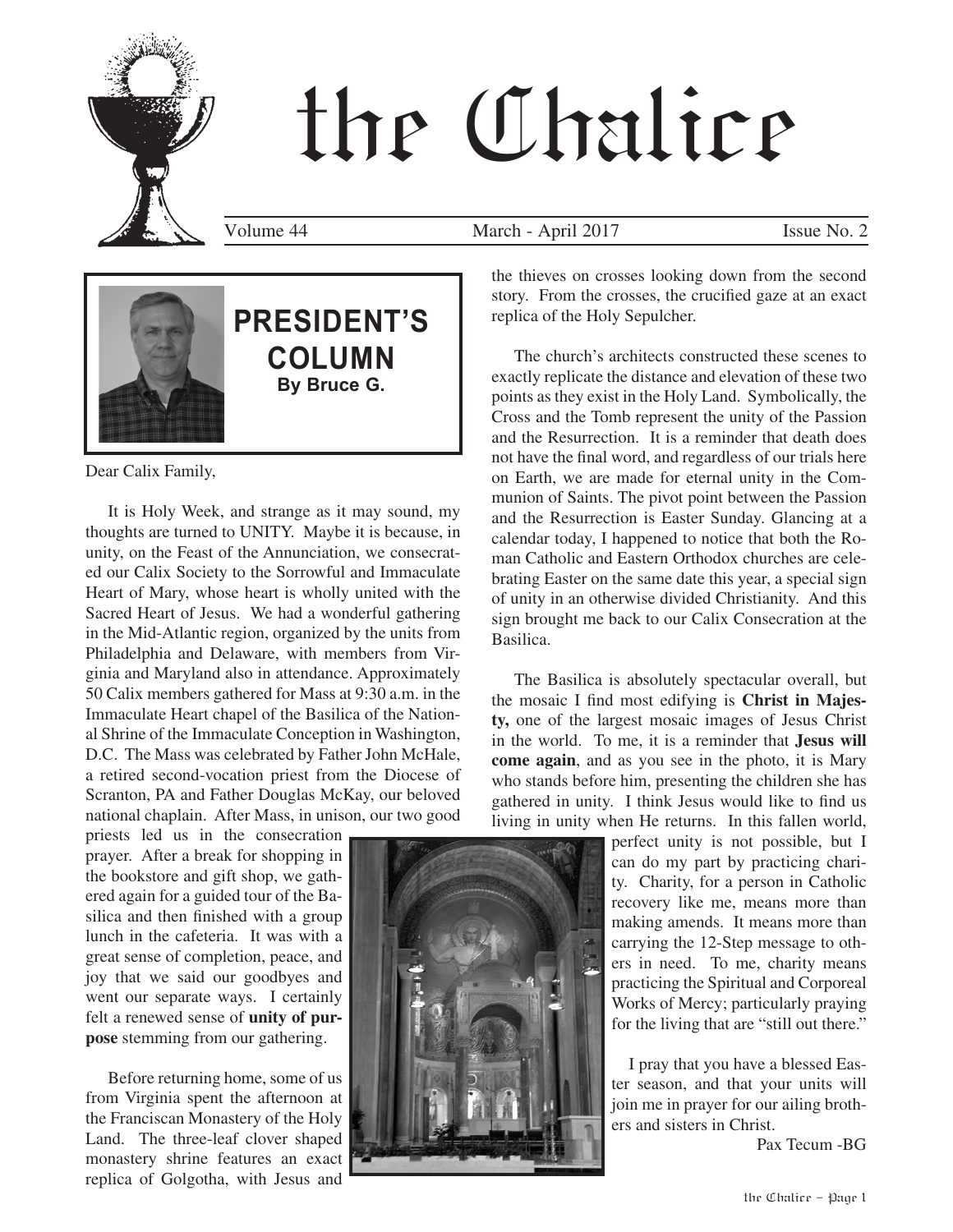



**CHAPLAIN'S CORNER**

**Father Douglas McKay**

#### **The Calix Flower In The Divine Son Shine**

In the 2016, May – June Chalice, I wrote about, what I call now, the Calix Seed. It was planted when William J. Montroy, a despairing alcoholic, met Earl Rooney, a saving messenger. On a cold winter night, this A.A. sponsor spoke about the loving mercy of Jesus to this suicidal man. As Rooney pronounced the name 'Jesus', Montroy receives his 'moment of truth', quits his drinking, and restores his sanity and sanctity. Later he proclaims: "This man Earl was to make the greatest change in my life… The thought of Calix really began to form at this first meeting with him."

So, in other words, through the Rooney-Montroy story at the Holy Name of Jesus, the Calix Seed was planted.

In the July – August Chalice, I wrote about, what I call, the Calix Sprout. One could see that the Calix Seed took root when the 'five founders'—Bill Montroy, Steve Levi, Sol Humbarger, Chuck Jennings, and Bob Doherty—brought Father Pat, an alcoholic priest, to Father Rudy Nolan for a 5 a.m. daily Mass to pray for this 'Tough Bunny's' victory over alcohol. After weeks of sacrificial Masses and Pat's ongoing sobriety, we see the seed sprouting when Montroy exclaims: "Dear God, this is the answer!" Discovering that Holy Mass and Holy Communion are victorious over addiction, he adds, "What more do we need?"

However, Montroy and his disciples knew, by the influence of the Holy Spirit, that more was needed for the society to develop, flower, and flourish into the Calix Garden.

At Bill Montroy's home the group, sometimes including Earl Rooney, met night after night to draw up a constitution under the direction of Father Nolan, the First Calix Chaplain. After much deliberation, Father Pat himself delivers the manuscript to Archbishop John Gregory Murray who makes his own extensive changes and additions. Receiving Episcopal approval and authorization, Bill remarks: "We owe a great deal to our beloved Archbishop Murray who had given us Pat to work on!"

Now, one could debate that we have in our society not one founder, not five founders, but nine founders, including Earl Rooney, Father Nolan, Father Pat, and Archbishop John Gregory Murray who 'Baptizes' our society. It amazes me how the good Lord willed that His priests be a significant part of our lay foundation. Without the priests, there is No Chalice, No Eucharist, No Calix Society.

So the Calix seed really sprouted through the graceful story of Father Pat, the Tough Bunny, and especially through the Holy Sacrifice of the Mass celebrated by Father Nolan that led to the Constitution which was thoughtfully edited and approved by Archbishop Murray. And then, after all of this, follows the divine continuation: the First Spiritual Meeting.

Therefore, in this Chalice, the March - April newsletter, I write about, what I call, the Calix Flower: the first meeting and last aspect needed to complete and solidify our spiritual organization.

After the Calix Constitution was approved by the archbishop, the hearts of the recognized 'five founders' were set ablaze. By the inspiration of the Holy Spirit, Bill Montroy, the only man in the Legion of Mary at Saint Stephen's, envisions the spiritual meetings: "Yes, we would have meetings and Mary, Mother of God, who was so dear to me, would be our patron. We would have a statue and candles and flowers, and each of us would have a job of love to make everything pleasing to her. She would be asking her Son's blessing on our objectives."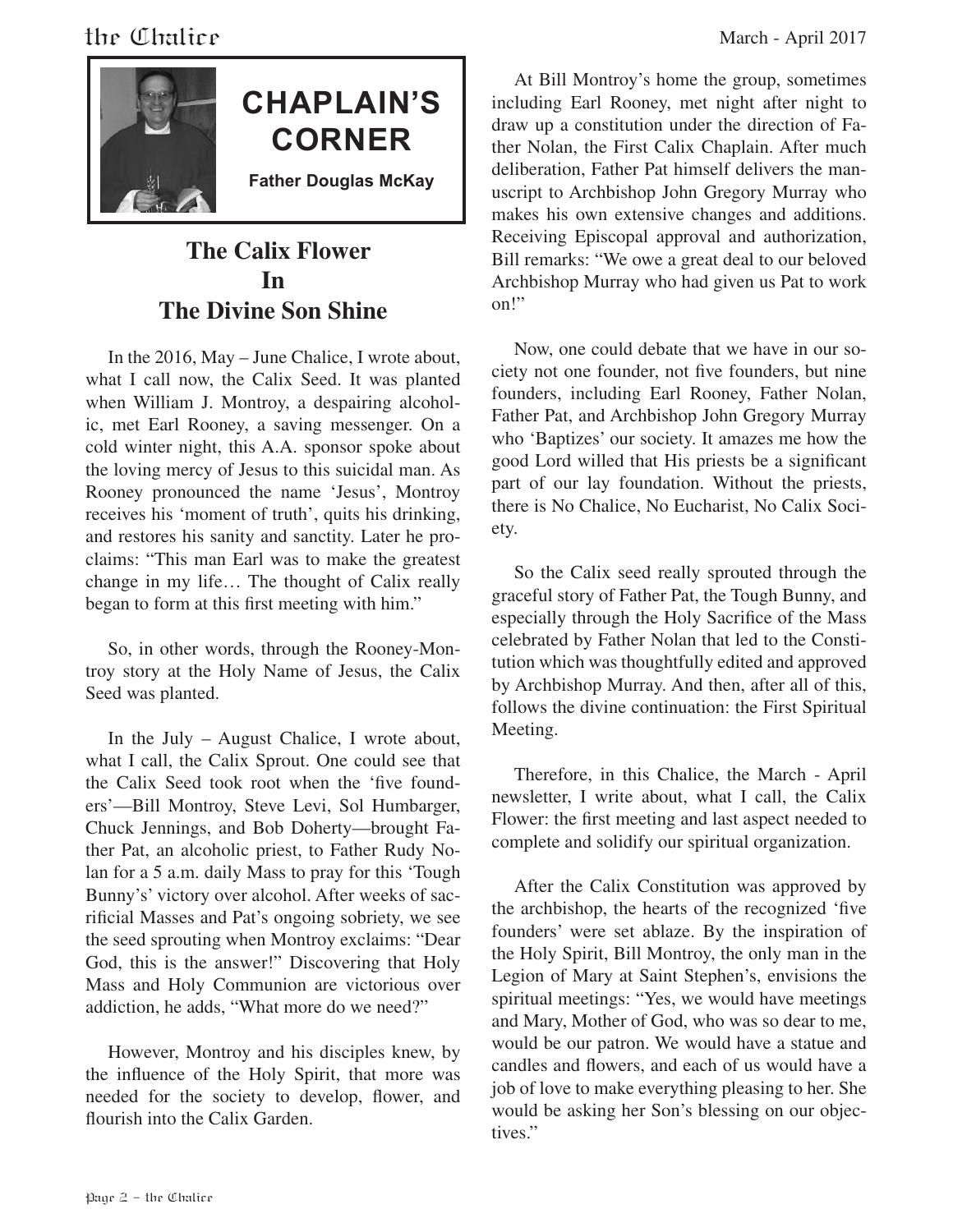Finally, in 1947 at the Rainbow Cafe, after the 7 a.m. Sunday Mass celebrated in Saint Stephen's Church, the five recovering founders got together to develop their spirituality. Here, in this cafe, within a private see-through-glass room, 'the five' set up their prayer leaflets, holy books, and a Marian shrine with roses and vigil lights upon a suitable table cloth. Then the men knelt before the beautiful statue of Mary praying their first formal prayers, praying for their deceased loved ones, and praying for Our Lady's intercession over their emerging society.

At first the waitresses thought that they were serving a bunch of religious fanatics, but after hearing and observing them, they realized the sincerity, honesty, and humility of these precious souls. Experiencing God's presence in the Rainbow Cafe these women served these men as if they were kings: platters of ham, bacon, and eggs, fried potatoes, mountains of toast, and liters of coffee. Enjoying their breakfast, the first supper, the hungry men felt sure that Jesus and Mary sat right there, in their midst, with them, circling the royal table.

Getting down to holy business, with Montroy's spiritual tips, the small group took turns reading from the Bible, especially from the Gospels. In particular, they pondered the parables of the Prodigal Son and the Adulterous Woman. Sharing their inspired thoughts, the recovering sinners began to experience the infinite love that Christ had for them. Meditating on the Crucified One, they restored their hope in God's merciful love and overcame their alcoholic shame by taking to heart the dying words of the Lamb of God: "Father, forgive them for they know not what they do."

Savoring God's gentle presence, they surrendered their sinful burdens to the Savoir and cherished His inviting words, "Come unto me, you who are heavily burden and I will refresh you."

Besides the Bible, at this historical meeting, the Calix Pioneers also had at hand The Confessions of Saint Augustine and The Spiritual Life written by Adolphe Tanquerey, a treatise on ascetical and mystical theology. At this time, just like William J.

Montroy, all these Calix apostles were now quite serious and determined to quit living like devils and work on becoming saints. They knew it would be 'no good' to give up the drink and become 'dry drunks' by practicing old vices like pride, impurity, dishonesty, and all the other sinful behaviors. They also knew that they needed sanctifying grace to practice the virtues like humility, chastity, honesty, and all the other graceful behaviors. The first business, for these apprentice saints, was their own sanctification.

Through Holy Mass, Holy Communion, Holy Hours, Sacraments, Sacramentals, Scriptures, Sacrifices, Spiritual Readings, Inspiring Saints, Marian Devotions, Heartfelt Prayers, Retreat Days, Works of Mercy, and any other means of our Catholic faith, our beloved Calix Founders sanctified themselves. And therefore, as Calix members, we too can and must do the same for our own holiness and happiness.

So, it was here at the Rainbow Cafe, within a private see-through-glass room, that we see the blooming of The Calix Flower In The Divine Son Shine.

Father Douglas McKay O.F.S.

#### **How Christian Music has Enhanced my Spiritual Journey.**

I had never really listened that much to Christian music. Sure, I sang in Church, even Christmas carols in the shower and the car during the holidays when on the radio. But never with any reverence and passion until 2 years ago when a relatively new Christian friend asked me if I had ever listened to a local Christian music station in the Washington, DC market, station WGTS 91.9. Once I started listening to the Christian songs on that station, I haven't listened to much other music since.

So, why my late life interest in Christian music you may ask? Well, as I listened to the various Christian music, I started to realize how much I

the Chalice - Page 3 How Christian Music Enhanced my Spiritual Journey (cont. on pg. 4)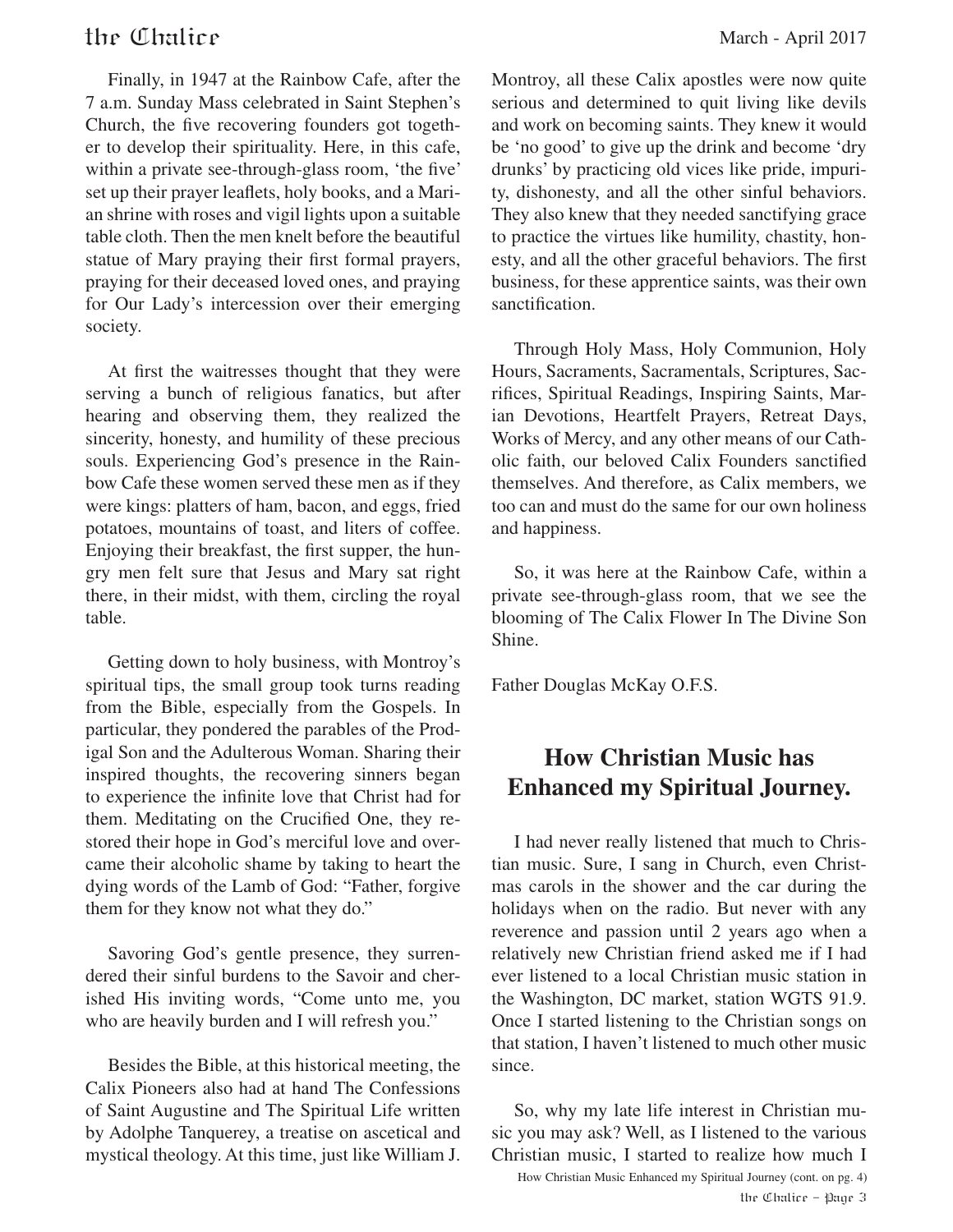#### the Chalice March - April 2017

How Christian Music Enhanced my Spiritual Journey (cont. from pg. 3)

could identify with the songs' lyrics and how they very often related to the experiences and emotions in my life. And many times, I could relate to the song playing to a present moment, occurrence taking place in my life. That grabbed my attention. As I would hear Christian songs that I liked, and there are many, I would note its name and the artist, then download the song from iTunes to my music library on my iPhone.

Today, now 2 years later, I have quite an arrangement of Christian songs that I play depending on my thoughts and the occurrences of my day. If I have something 'heavy' weighing on me and I'm in prayer seeking God's strength, I may play 'Shoulders' – for KING & COUNTRY or 'Praise You in this Storm' – Casting Crowns. When I'm reminded that I'm here to help my fellow man, I may play 'Do Something' – Matthew West. When I'm reminded of the utmost importance for placing God #1 in my life, above all people, places and things, I may play 'First' – Lauren Daigle. When I have the evil one whispering those negative thoughts to me, working to bring me down into a dark place of despair, I might play 'Grace Wins' – Matthew West or 'Your Great Name' – Natalie Grant. When I'm feeling gratitude or need to be reminded of the multitude of blessings He's given to my life, I may play 'Good Good Father' – Chris Tomlin. When I'm reminded that God IS everywhere, all encompassing, and I 'see' Him in all areas of my life, I will play 'God's Not Dead' – Newsboys. When I need to feel God's love and comfort to get me through a difficult situation, I may play 'Just be Held' – Casting Crowns. When I'm reminded how far I've come in my journey with God, how much love and gratitude I have for Him, that He didn't give up on me and waited for me, I may play 'Redeemed'- Big Daddy Weave or 'Love Broke Thru' – tobyMac. While I do not know what God has planned for the rest of my life here on this earth, I do know it will be wonderful. If you are ever in doubt, do listen to the song, 'Glorious Unfolding' – Steven Curtis Chapman. The beauty of iTunes includes the feature to be able to send a friend in need any of these songs via text with just the click of my 'Share' button.

So, I've come a long way in music since my 1st concert many, many years ago, seeing John Kay and Steppenwolf, listening to 'Born to be Wild' at Villanova University, to my last concert last summer with Matthew West with 2 of my daughters, listening to his final song of the evening, 'Grace Wins' ! I may have been born to be wild, but I have since been tamed. I thank God.

Other highlights for my Christian music concerts include Steven Curtis Chapman, December 2015 and Matt Maher, October 2015. I've been asked if Matt Maher and I are related. We are not. But when I was fortunate



to meet him backstage after his concert, we both agreed that 'it's a Maher thing'.

(This article has been submitted by Mike M., a blessed member of the Calix Society chapter in Northern VA (NoVa) and a grateful member of Al-Anon. Mike is on the left)

#### **Sobriety vs Drunkenness**

St. Thomas Aquinas is widely recognized and regarded as the unofficial theologian of the Catholic Church. Among his many, many writings, he wrote extensively on the Virtues of man, in addition to those of God, and their countering Vices. One very pertinent perspective from St. Thomas is the Virtue of Sobriety and it's Vice, Drunkenness.

A friend of mine, Chris B. wrote a paper on this topic for her Masters in Theology program. I become intrigued with learning more on St. Thomas' thoughts on this subject, a topic that is personally near and dear to my heart. At the age of 18 yrs. old, my oldest daughter headed off to college, like many kids, and she fell into trouble with alcohol. I knew of some issues with alcohol as her mother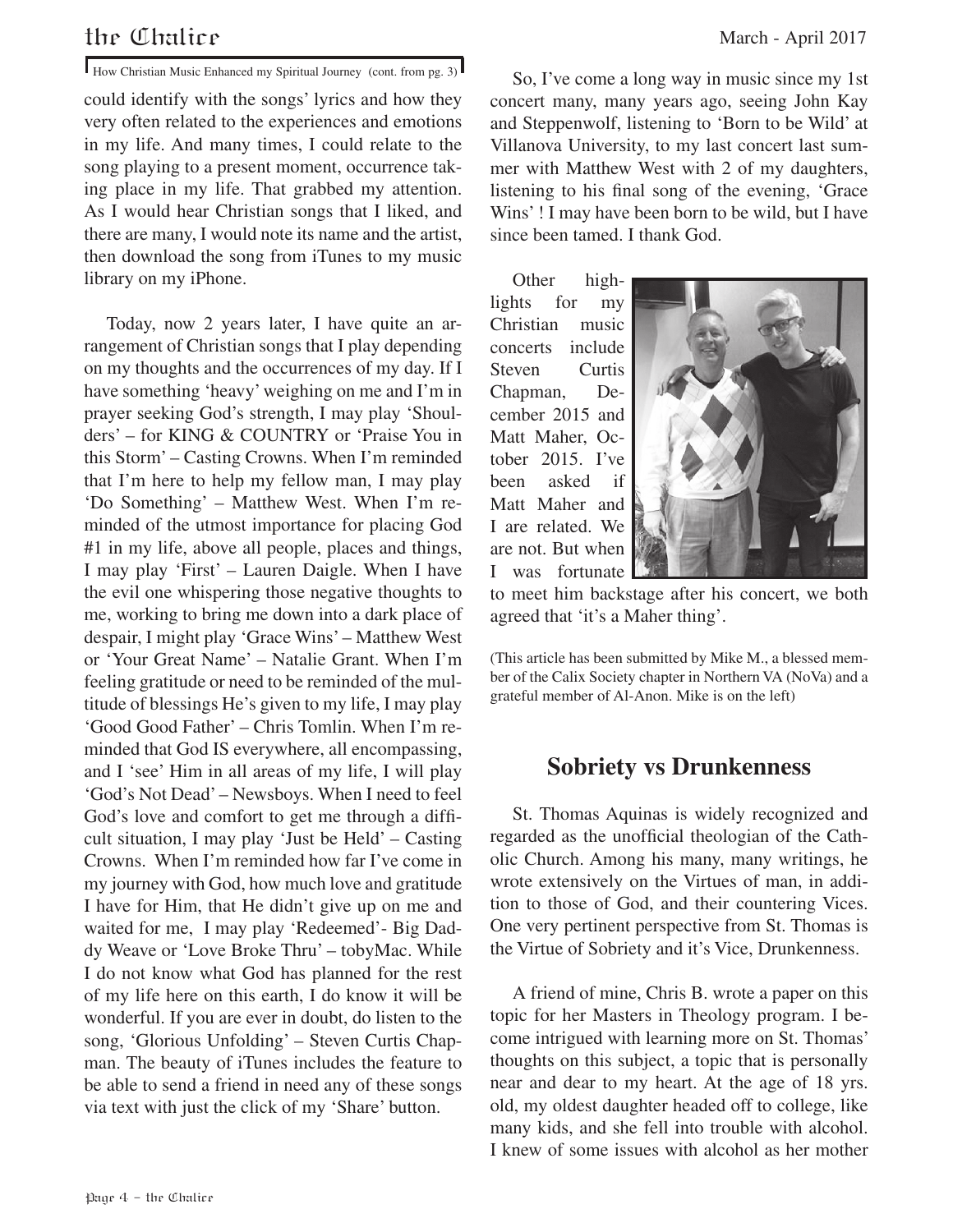#### the Chalice March - April 2017

had been in recovery for 15 years at the time our daughter entered college. What I didn't understand was the lack of judgment or reasoning that resulted in ongoing, repeated negative behavior and the resulting consequences for our daughter.

My friend's research paper, titled St. Thomas Aquinas on the Virtue of Sobriety and the Vice of Drunkenness, provided me with the insight into the cardinal virtues of Prudence, Justice, Fortitude and Temperance and how each of these virtues can impact one's sobriety, or lack thereof, with the vice of Drunkenness. Today, I better understand the importance that the state of one's sobriety has not only on 'reason', but also on one's relationship with God and the Trinity. As so correctly stated by St. Thomas, a virtue is good, and good is God! May nothing come before Him in my life, nor before the life of my fellow man.

If anyone would like to learn more about St. Thomas' thoughts on this subject, Chris will gladly send you a copy of her research paper. Please send your email request to Chris at: christinabongiovanni@hotmail.com Chris welcomes and appreciates any feedback on her paper.

This article has been submitted by Mike M., a blessed member of the Calix Society Chapter in Northern VA (NoVa) and a grateful member of Al-Anon.

#### **Editor Sought!**

The Calix Society is seeking an editor for "The Chalice" newsletter. If you have editorial experience and are interested in volunteering your time to producing and editing this newsletter, please contact Chris B. at secretary@calixsociety.org. The newsletter is published six times a year, and graphics and layout are handled by a designer. This is a great opportunity for someone interested in doing service work!

**Note New Calix International Address: PO Box 26 Glenside, PA 19038**

#### **Writers Sought for "the Chalice"**

Do you want to share a testimonial, inspiration or other topic with an article in "The Chalice"? The Calix Society is looking for our members to submit articles related to our Faith and our recovery to be published in the bi-monthly newsletter. No prior writing or publishing experience is required. If you have an idea for an article, or if you already have something you've written, please contact Chris B. at secretary@calixsociety.org.

#### **Secretary's Report by Chris B.**

The Board of Directors meets via video- and tele-conference once a month. Each meeting begins with a reading of the Calix credo, and prayer. Operational matters are routinely discussed, such as the treasurer's report, new / potential Calix units and member's proposals. One agenda item in the last two months have included the Act of Consecration to the Blessed Virgin Mary at the Basilica in Washington, D.C. held on March 25. Another topic of discussion has been this year's annual retreat, which will be held in Minneapolis/St. Paul on August 4-6. In addition, discussions have begun about how to introduce Calix to more Catholics in AA, Al-Anon or other recovery groups.

#### **Retreat: Note from St. Paul**

We are thrilled to invite you to the Calix 2017 Spiritual Retreat. This year we offer a Minnesota welcome on the beautiful campus of the University of St. Thomas in Saint Paul. We are merely steps from Shadow Falls Park, and the tree-lined walkway that winds along the Mississippi River. Won't you join us?

Our intrepid team is busy at work to kick off festivities starting Friday, August 4 at 12:00 PM. The aim is simple: blend the weekend into a richly diverse experience that leaves us spiritually refreshed and invigorated. The red-thread of the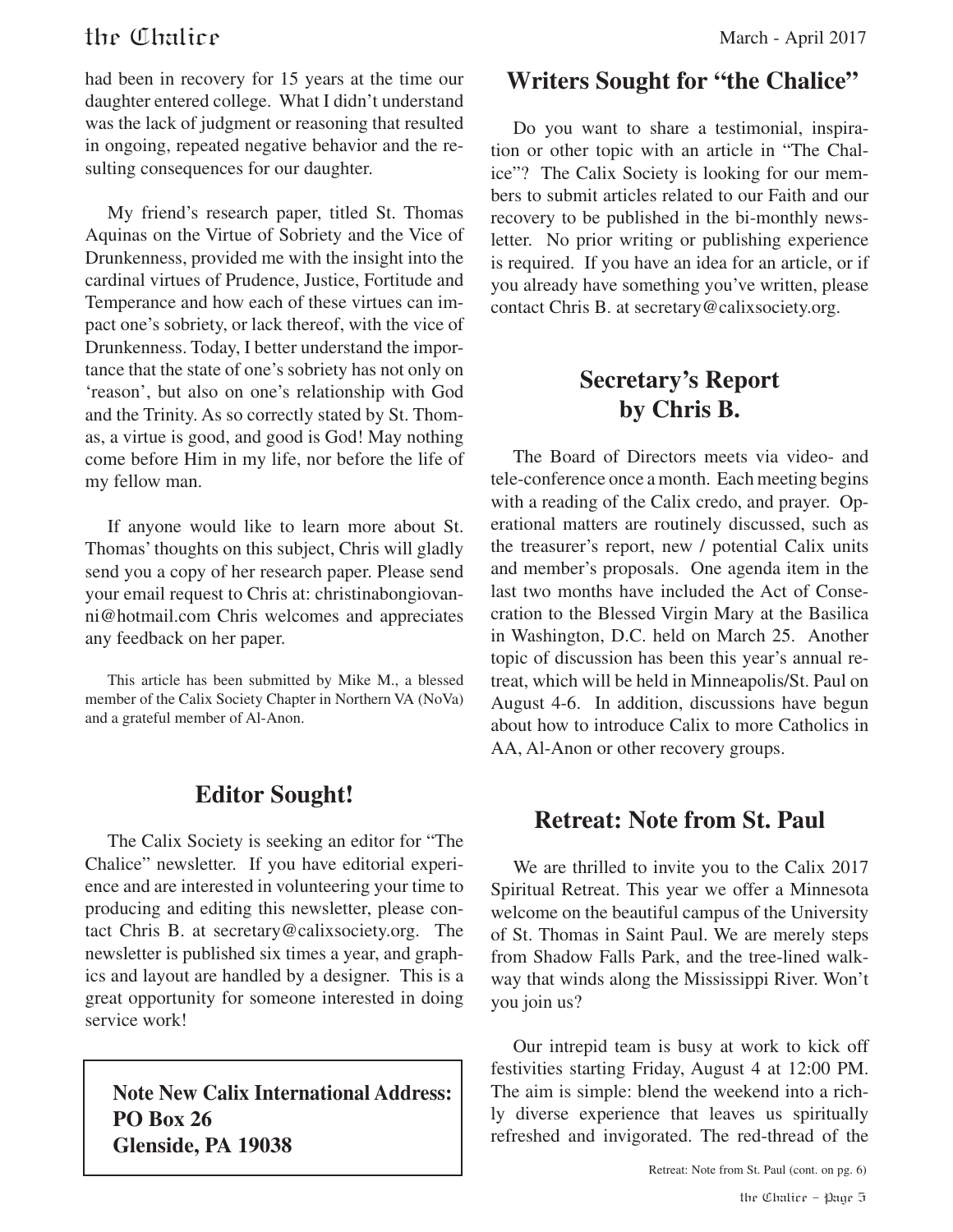#### the Chalice

So please, save the date. Join us in St. Paul, from August 4-6. Let us celebrate a sober life filled with joy in God the Father, Son, and Holy Spirit. Details will follow soon. Questions? Please email Christian Wolfe, our retreat com.

| Retreat: Note from St. Paul (cont. from pg. 5)                             |                                   |                                                                            |                                                                                                                                                                                                                                     |
|----------------------------------------------------------------------------|-----------------------------------|----------------------------------------------------------------------------|-------------------------------------------------------------------------------------------------------------------------------------------------------------------------------------------------------------------------------------|
| weekend comes from the Parable<br>of the Lost Son (Luke $15:11-32$ ).      | Caltx Society                     |                                                                            | <i>Date:</i> the contract of the contract of the contract of the contract of the contract of the contract of the contract of the contract of the contract of the contract of the contract of the contract of the contract of the co |
| From there, the weekend is sure.                                           | <b>International Headquarters</b> |                                                                            |                                                                                                                                                                                                                                     |
| to include a host of speakers,                                             | P.O. Box 9085                     |                                                                            | (800) 398-0524                                                                                                                                                                                                                      |
| spiritual workshops, meditation,                                           | St. Paul, MN 55109                |                                                                            |                                                                                                                                                                                                                                     |
| food, fellowship, and other activ-<br>ities. Of course, the Sacrament of   |                                   | secretary@calixsociety.org                                                 |                                                                                                                                                                                                                                     |
| Reconciliation, Mass, and possi-                                           |                                   | <b>Membership Application</b>                                              |                                                                                                                                                                                                                                     |
| bly a trip to an historic site relat-<br>ed to the early days of Calix are |                                   | <b>THANK YOU FOR SUPPORTING CALIX</b>                                      |                                                                                                                                                                                                                                     |
| in order.                                                                  | Name:                             |                                                                            |                                                                                                                                                                                                                                     |
|                                                                            | <b>Street Address:</b>            |                                                                            |                                                                                                                                                                                                                                     |
| So please, save the date. Join                                             | City/State/Zip                    | the control of the control of the control of the control of the control of |                                                                                                                                                                                                                                     |
| us in St. Paul, from August 4-6.<br>Let us celebrate a sober life filled   |                                   |                                                                            |                                                                                                                                                                                                                                     |
| with joy in God the Father, Son,                                           | Unit:                             |                                                                            |                                                                                                                                                                                                                                     |
| and Holy Spirit. Details will                                              |                                   | Dues/ \$25.00/ yr: Please enclose a check to the calix society             |                                                                                                                                                                                                                                     |
| follow soon. Questions? Please                                             |                                   |                                                                            |                                                                                                                                                                                                                                     |
| email Christian Wolfe, our retreat                                         |                                   |                                                                            |                                                                                                                                                                                                                                     |
| coordinator, at ooroofoo@gmail.                                            | <b>Signature</b>                  |                                                                            |                                                                                                                                                                                                                                     |

| 12-Step Review (Set) edited by Fr. Emmerich Vogt        | \$15.00<br>Ppd |
|---------------------------------------------------------|----------------|
| The 12 Steps and Catholic Spirituality by Fr. Leo Dolan | \$1.00<br>ea.  |
| Introduction to Calix Packet                            | \$1.75<br>ea.  |
| A Word for the Problem Drinker                          | \$0.40<br>ea   |
| Calix, What and Why                                     | \$0.30<br>ea   |
| How it Works-Spiritually                                | \$0.30<br>ea   |
| Information for Chaplains                               | \$0.30<br>ea   |
| <b>Matt Talbot Medals</b>                               | \$0.80<br>ea   |
| Information for New Units                               | \$0.30<br>ea   |
| Calix Induction Ceremony                                | \$0.30<br>ea   |
| Calix Pin (Members Only!)                               | \$5.00<br>ea   |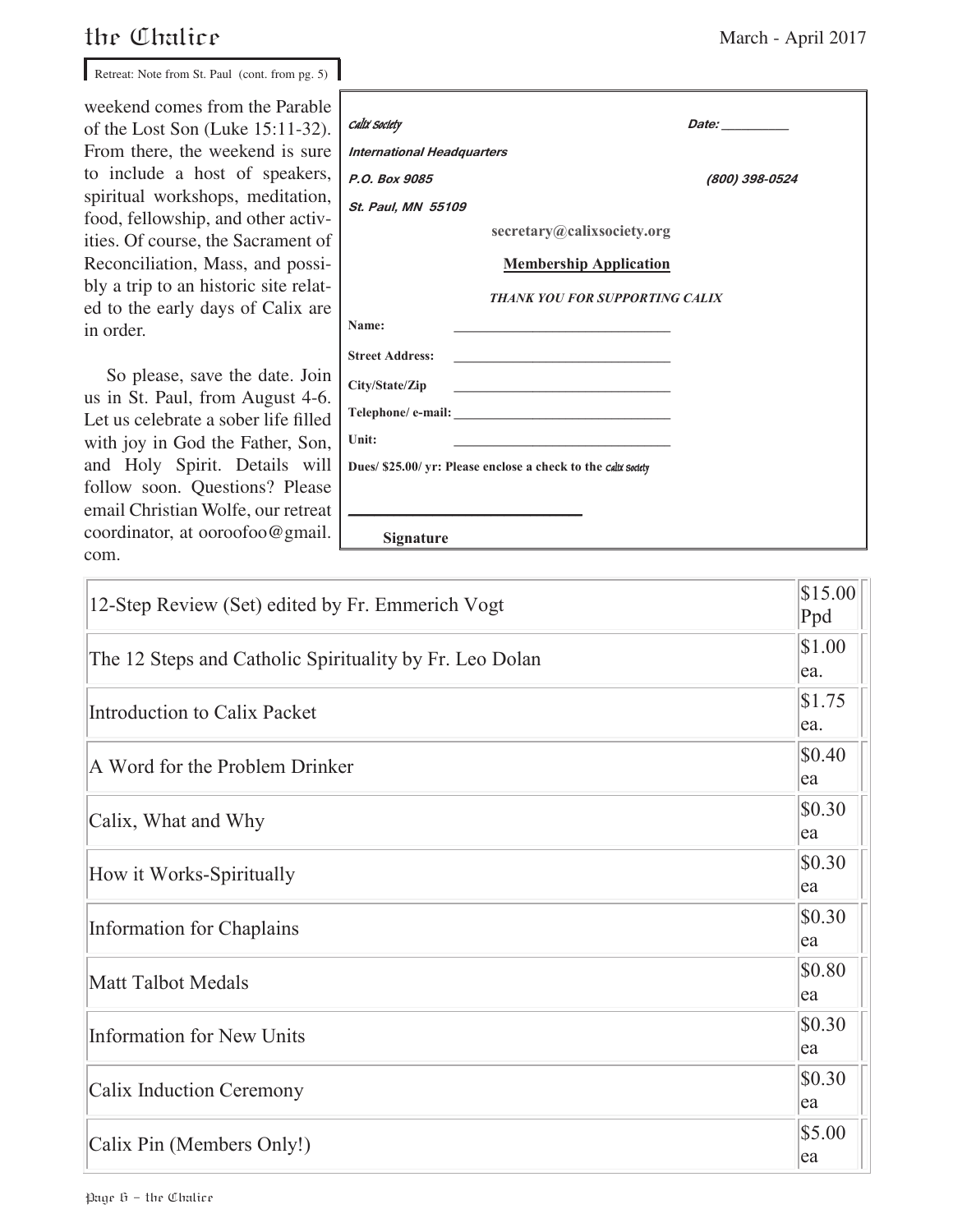$\rightarrow$ 

| NEW! Matt Talbot Prayer/Relic Card. Color cards contain prayer for Matt's<br>canonization, prayer asking for Matt's intercession and a piece of relic cloth that was<br>touched to a 1st Class relic making it a 3rd class.     | \$1.00<br>ea   |
|---------------------------------------------------------------------------------------------------------------------------------------------------------------------------------------------------------------------------------|----------------|
| NEW! Audio Version of Recovery meditations on the Stations of the Cross by Msgr.<br>Harrington and narrated by Gerard King**                                                                                                    | \$6.00<br>Ppd  |
| Calix and the Twelve Steps by Fr. Arnold Luger ** SPANISH EDITION **                                                                                                                                                            | \$9.00<br>Ppd  |
| Calix, What and Why ** SPANISH EDITION **                                                                                                                                                                                       | \$1.00<br>ea   |
| Matt Talbot sculpture See flyer under <u>"resources"</u> . Send an email to help@philly-<br>calix.com before ordering to arrange for local pickup in Philadelphia and save the<br>shipping cost.                                | \$75.00<br>Ppd |
| Matt Talbot sculptures for the UK. Due to shipping costs we need to add \$10 US to the<br>cost.                                                                                                                                 | \$85.00<br>Ppd |
| Calix Banner - with pole and rope to hang it                                                                                                                                                                                    | \$50.00<br>Ppd |
| Calix Banner - without pole and rope                                                                                                                                                                                            | \$40.00<br>Ppd |
| Sister Ignatia DVD. Documentary on the life of Sr. Ignatia and her role in early AA                                                                                                                                             | \$19.00<br>Ppd |
| Recovery Meditation On The Stations of The Cross by Msgr. Harrington. Great<br>resource for your meetings during Lent!                                                                                                          | \$5.00<br>Ppd  |
| Heaven's Homecoming by Fr. Douglas McKay (Grays Ferry Spiritual Guide) Note that<br>the Kindle version is now available at amazon.com. Use the link from the Calix<br>homepage to get to Amazon and then look at "Kindle Books" | \$13.00<br>Ppd |
| Calix and the Twelve Steps by Fr. Arnold Luger ** NOTE ** There is also a Kindle<br>version of this book available at Amazon.com. Go to the Calix homepage and click on<br>the Amazon banner to purchase for \$5.99!            | \$10.00<br>Ppd |
| The Light of Faith (Reprinted!) by Fr. Francis Canavan                                                                                                                                                                          | \$9.00<br>Ppd  |
| By The Grace of God by Fr. Francis Canavan                                                                                                                                                                                      | \$11.00<br>Ppd |
| The Soul of Sponsorship (From letters between Bill W. and Fr. Dowling) by Robert<br>Fitzgerald, S.J.                                                                                                                            | \$14.00<br>Ppd |
| Sister Ignatia Angel of Alcoholics Anonymous by Mary Darrah                                                                                                                                                                     | \$19.00<br>Ppd |
| A 12-Step Approach to the Spiritual Exercises of St. Ignatius (52 Meditations, & their<br>relation to the 12 steps) by James Harbaugh, S.J.                                                                                     | \$20.00<br>Ppd |
| Let the Oppressed Go Free by Cardinal Justin Rigali                                                                                                                                                                             | \$6.00<br>Ppd  |